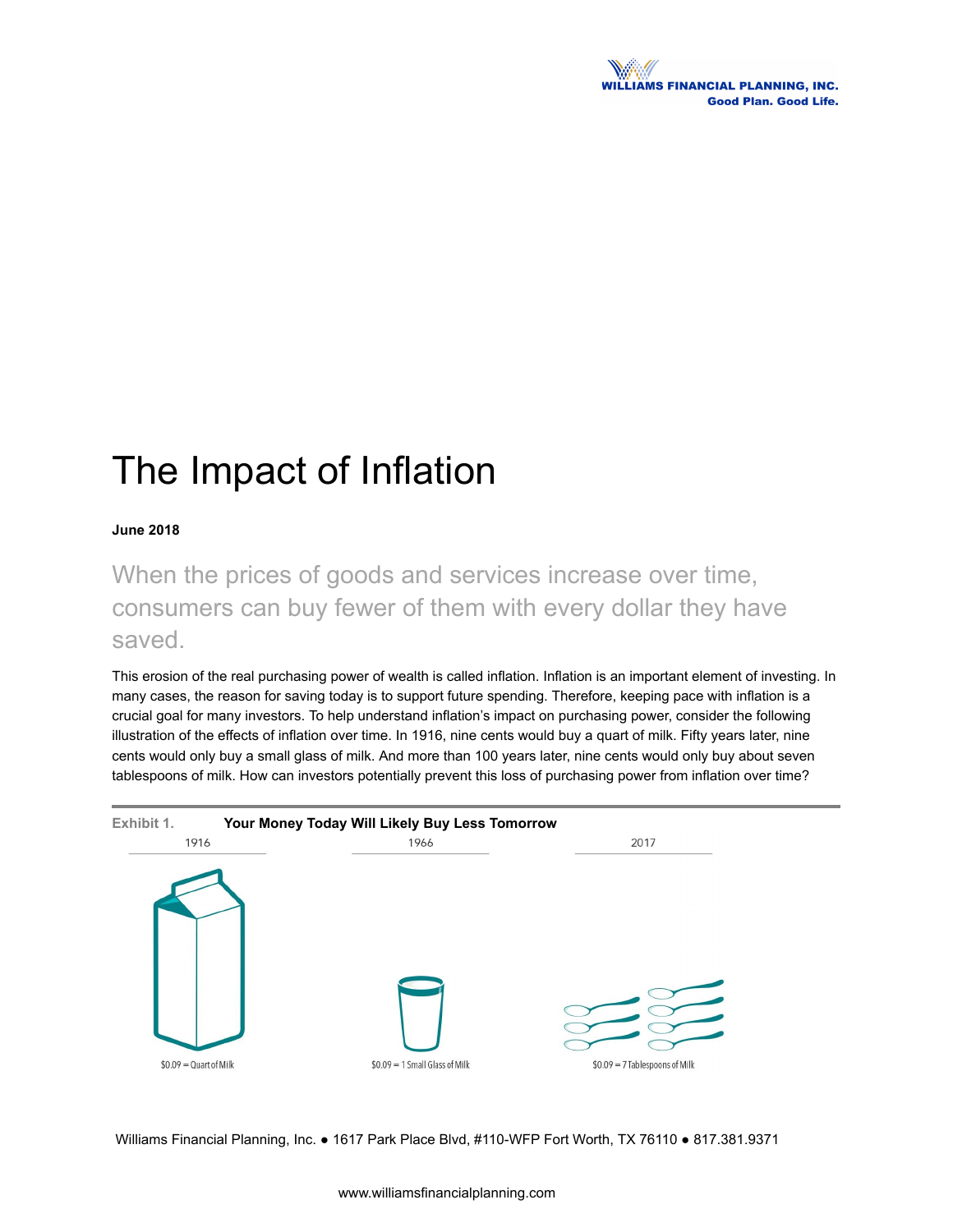In US dollars. Source for 1916 and 1966: Historical Statistics of the United States, Colonial Times to 1970/US Department of Commerce. Source for 2017: US Department of Labor, Bureau of Labor Statistics, Economic Statistics, Consumer Price Index—US City Average Price Data.

#### **INVESTING FOR THE LONG TERM AND OTHER "TIPS"**

As the value of a dollar declines over time, investing can help grow wealth and preserve purchasing power. Investors should know that over the long haul stocks have historically outpaced inflation, but there have also been short-term stretches where this has not been the case. For example, during the 17-year period from 1966–1982, the return of the S&P 500 Index was 6.8% before inflation, but after adjusting for inflation it was 0%. Additionally, if we look at the period from 2000–2009, the so-called "lost decade," the return of the S&P 500 Index dropped from –0.9% before inflation to –3.4% after inflation.

Despite some periods where stocks have failed to outpace inflation, one dollar invested in the S&P 500 Index in 1926, after accounting for inflation, would have grown to more than \$500 of purchasing power at the end of 2017 and would have significantly outpaced inflation over the long run. The story for US Treasury bills (T-bills), however, is quite different. In many periods, T-bills were unable to keep pace with inflation, and an investor would have experienced an erosion of purchasing power. After adjusting for inflation, one dollar invested in T-bills in 1926 would have grown to only \$1.51 at the end of 2017.



S&P and Dow Jones data © 2018 Dow Jones Indices LLC, a division of S&P Global. All rights reserved. Past performance is no guarantee of future results. Actual returns may be lower. Inflation is measured as changes in the US Consumer Price Index.

While stocks are more volatile than T-bills, they have also been more likely to outpace inflation over long periods. The lesson here is that volatility is not the only type of risk that should concern investors. Ultimately, many investors may need to have some of their allocation in growth investments that outpace inflation to maintain their standard of living and grow their wealth.

Williams Financial Planning, Inc. ● 1617 Park Place Blvd, #110-WFP Fort Worth, TX 76110 ● 817.381.9371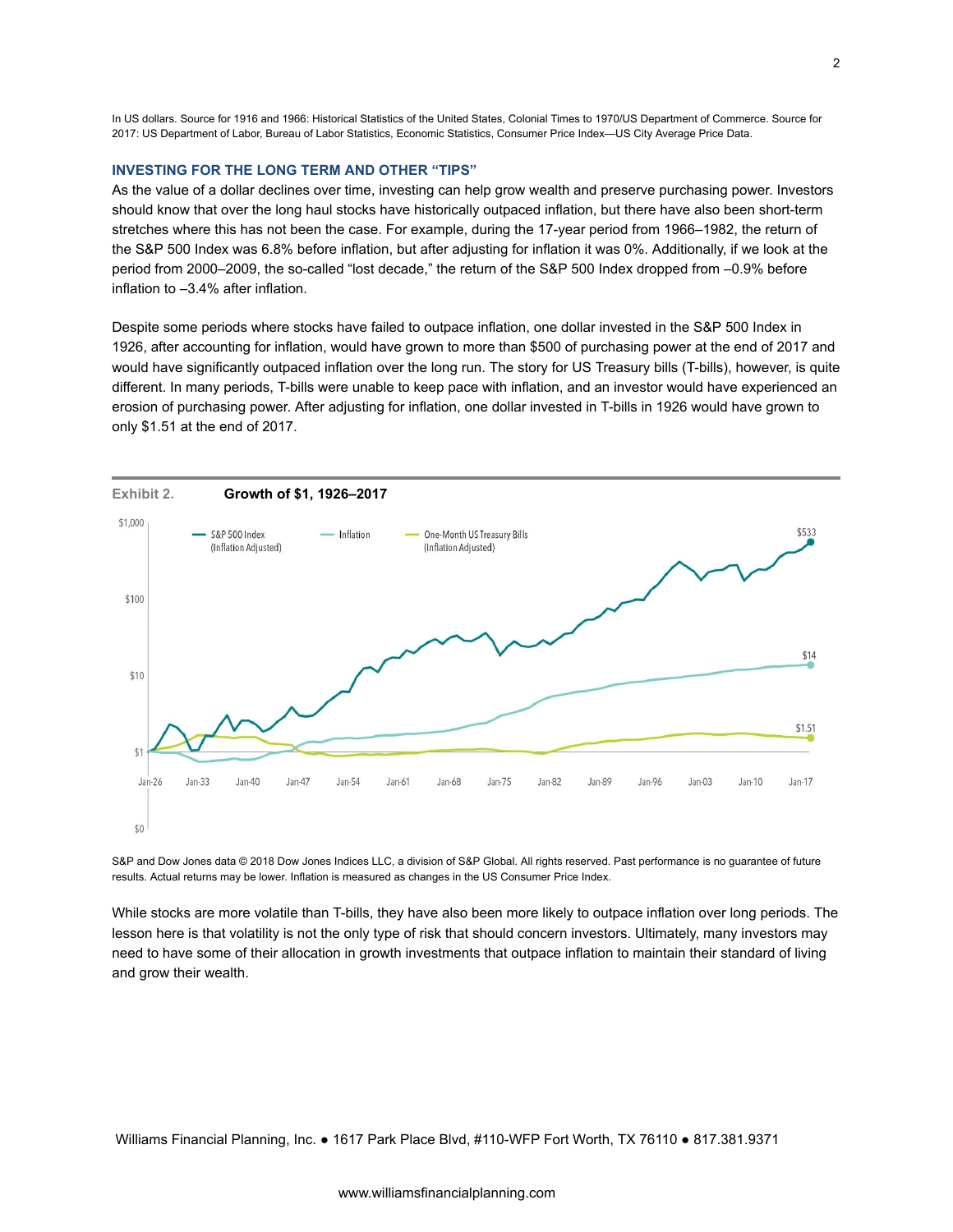One additional tool available to investors who are concerned about both stock market volatility and inflation are Treasury Inflation-Protected Securities (TIPS). TIPS are guaranteed by the US Treasury and as such are considered by the marketplace to have low risk of default. The Treasury issues TIPS with a variety of maturities, and these securities are easily bought and sold. Unlike traditional Treasury securities such as T-bills, TIPS are indexed to inflation to protect investors from an erosion in purchasing power. As inflation (measured by the consumer price index) rises, so does the par value of TIPS, while the interest rate remains fixed. This means that if inflation unexpectedly rises, the purchasing power of any principal invested in TIPS should also increase.<sup>1</sup> Although they may not offer the long-term growth opportunities that stocks do, their structure makes TIPS an effective risk management tool for investors who are concerned with managing uncertainty around future purchasing power.

#### **CONCLUSION**

Inflation is an important consideration for many long-term investors. By combining the right mix of growth and risk management assets, investors may be able to blunt the effects of inflation and grow their wealth over time. Remember, however, that inflation is only one consideration among many that investors must contend with when building a portfolio for the future. The right mix of assets for any investor will depend upon that investor's unique goals and needs. At Williams Financial Planning, Inc., we can help investors weigh the impact of inflation and other important considerations when preparing and investing for the future.

<sup>&</sup>lt;sup>1</sup> Market prices incorporate market participants' expectations about the future. Therefore, market participants' expectations about future inflation should be incorporated into current prices. These expectations are referred to as expected inflation. Unexpected inflation refers to unexpected changes in inflation that deviate from prior market expectations. Unexpected inflation should be considered a primary driver of inflation risk.

Williams Financial Planning, Inc. ● 1617 Park Place Blvd, #110-WFP Fort Worth, TX 76110 ● 817.381.9371